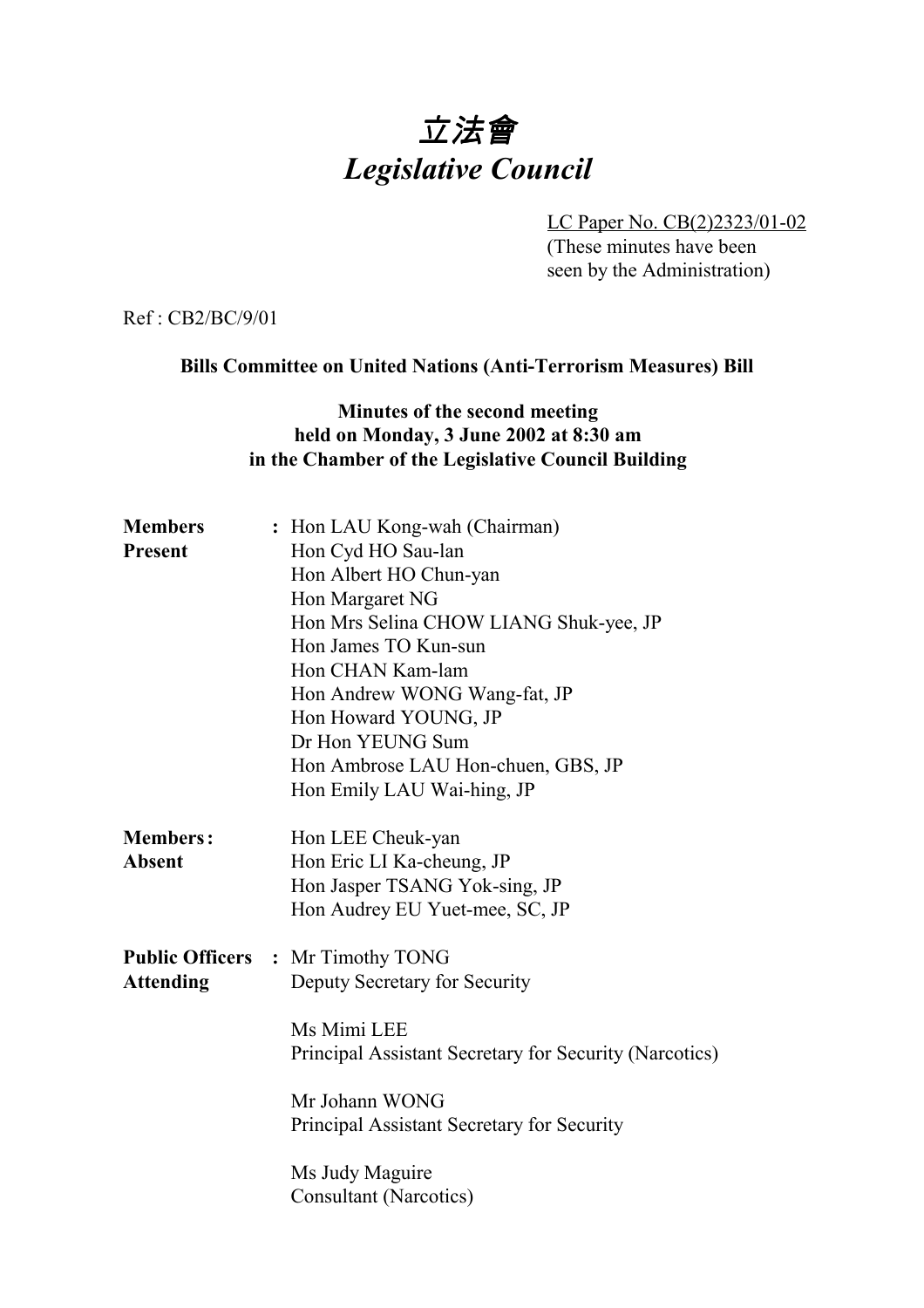Mrs Wendy CHOI Assistant Secretary for Security

Mr Geoffrey FOX Senior Assistant Law Draftsman

**Deputations by :** Hong Kong Human Rights Monitor **Invitation**

Mr LAW Yuk-kai **Director** 

Ms Zorian WONG Research Officer

#### Amnesty International

Ms Dominque Muller China Researcher

Ms Shirley CHAN Director

## *Concern People's Organizations*

Hong Kong Christian Institute

Ms Rose WU Director

Ms Kandy WONG Project Secretary

Mr FUNG Tin-chung Practical Student

Hong Kong Confederation of Trade Unions

Mr WONG Yu-loy Organizing Secretary

Mr LIU Wai-ying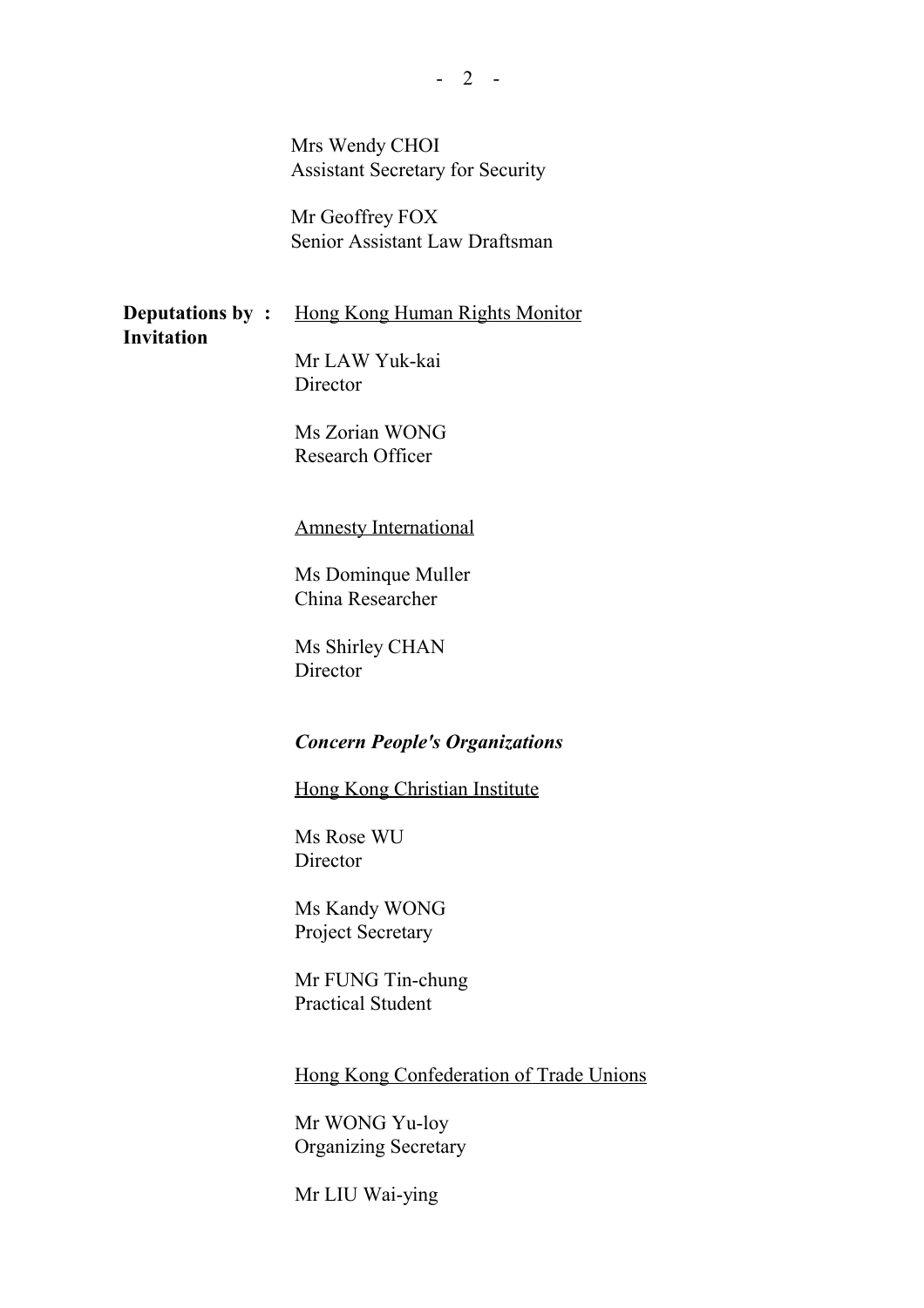|                                      | Chairman of Social Welfare Organisations Employees Union |
|--------------------------------------|----------------------------------------------------------|
|                                      | The Betune House Migrant Women's Refuge                  |
|                                      | Ms Edwina A Santoyo                                      |
|                                      | <b>Asia Pacific Mission for Migrants</b>                 |
|                                      | Ms Esther Bangcawayan                                    |
|                                      | Asia Human Rights Commission                             |
|                                      | Ms Lynn Chew                                             |
| <b>Clerk</b> in<br><b>Attendance</b> | : Ms Doris CHAN<br>Chief Assistant Secretary (2) 4       |
| <b>Staff in</b><br><b>Attendance</b> | : Ms Bernice WONG<br>Assistant Legal Adviser 1           |
|                                      | Miss Mary SO<br>Senior Assistant Secretary (2) 8         |
|                                      | Ms Janet SHUM<br>Senior Assistant Secretary (2) 9        |

 $-3 -$ 

**I. Meeting with deputations and the Administration** (LC Paper Nos. CB(2)2125/01-02(01)-(04), LS 52/01-02 and LS98/01-02)

The Bills Committee deliberated (Proceedings of the meeting at the **Annex**).

2. At the request of the Bills Committee, the Administration undertook to provide a response to the following issues raised by members at the meeting -

(a) The number and names of the Member States of the United Nations which had implemented the United Nations Security Council Resolution 1373; and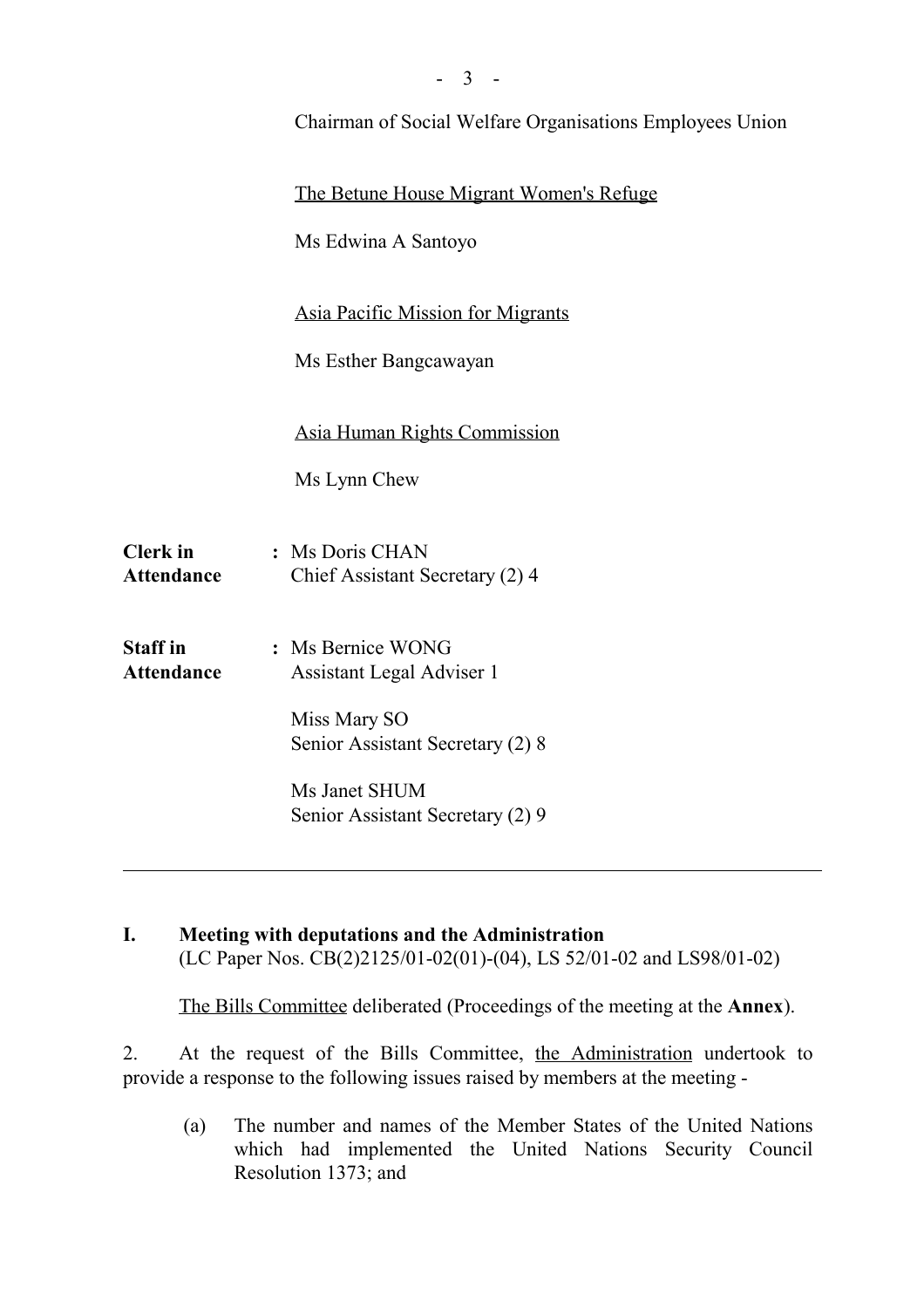(b) The circumstances under which the Financial Action Task Force on Money Laundering (FATF) would reprimand or take counter-measures against FATF members for not complying with its Eight Special Recommendations to combat the financing of terrorism, and the types and impact of counter-measures that might be imposed.

# **II. Date of next meeting**

3. Members noted that the next meeting was scheduled for Thursday, 6 June 2002 at 8:30 am.

4. There being no other business, the meeting ended at 10:40 am.

Council Business Division 2 Legislative Council Secretariat 17 June 2002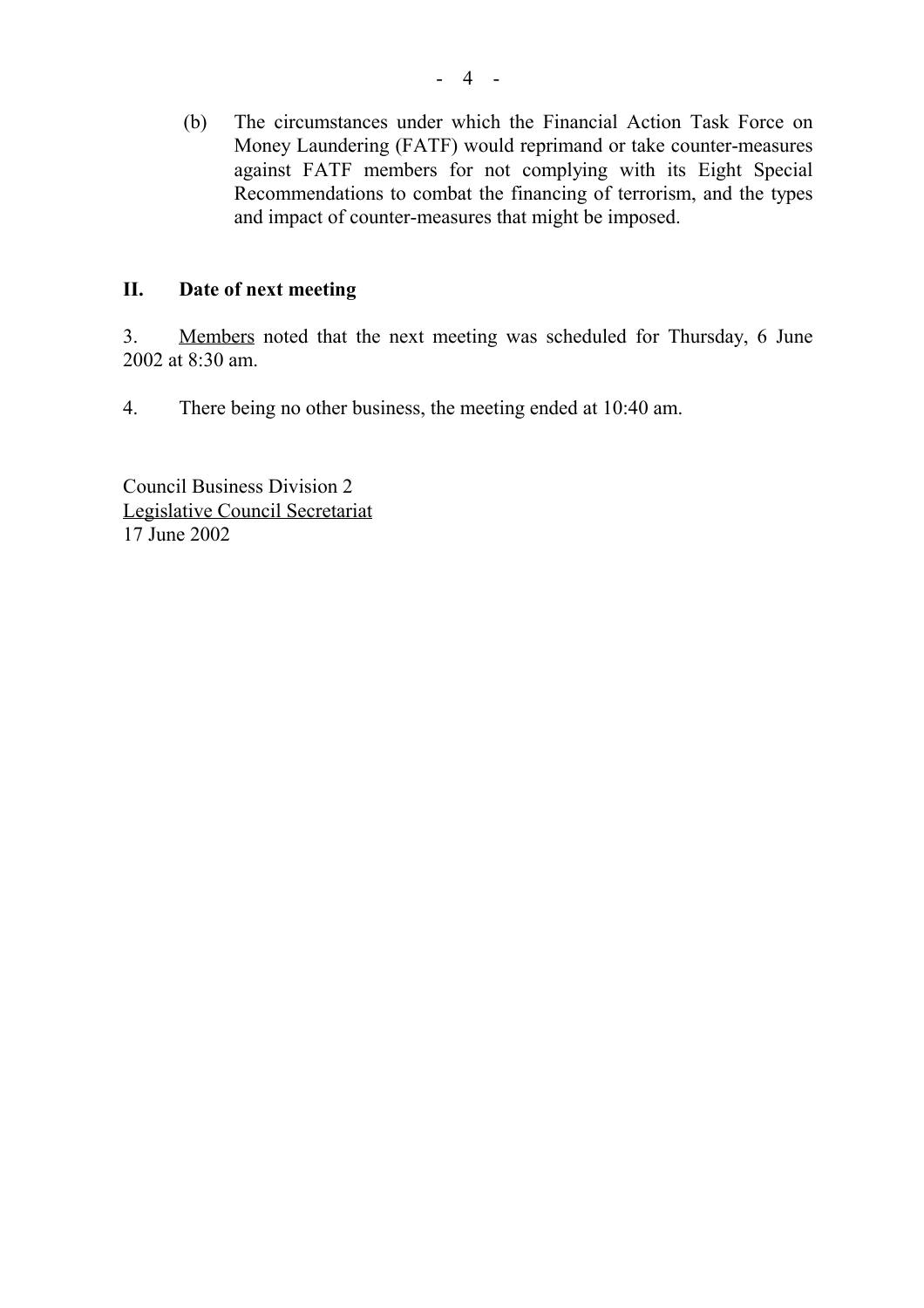# **Proceedings of the second meeting of the Bills Committee on United Nations (Anti-Terrorism Measures) Bill on Monday, 3 June 2002 at 8:30 am in the Chamber of the Legislative Council Building**

| <b>Time</b> | <b>Speaker</b>                | Subject(s)                             | <b>Action</b> |
|-------------|-------------------------------|----------------------------------------|---------------|
|             |                               |                                        | required      |
| $000000 -$  | Chairman                      | Welcoming remarks                      |               |
| 000102      |                               |                                        |               |
| $000102 -$  | Hong Kong Human Rights        | Presented HKHRM's views on the         |               |
| 002447      | Monitor (HKHRM)               | <b>Bill</b>                            |               |
| $002447 -$  | Amnesty International (AI)    | Presented AI's views on the Bill       |               |
| 003038      |                               |                                        |               |
| $003038 -$  | Hong Kong Christian Institute | Presented HKIC's views on the Bill     |               |
| 003725      | (HKIC)                        |                                        |               |
| $003725 -$  | Hong Kong Confederation of    | Presented HKCTU's views on the         |               |
| 003954      | Trade Unions (HKCTU)          | <b>Bill</b>                            |               |
| $003954 -$  | Asia Human Rights             | Presented AHRC's views on the          |               |
| 004616      | Commission (AHRC)             | <b>Bill</b>                            |               |
| $004616 -$  | Miss Margaret NG              | Sought deputations' views<br>on        |               |
| 004946      |                               | United Nations Security Council        |               |
|             |                               | (UNSCR)1373;<br>Resolution             |               |
|             |                               | responses of human rights groups       |               |
|             |                               | other jurisdictions<br>in<br>on<br>the |               |
|             |                               | definition of terrorist act; and the   |               |
|             |                               | powers of the Executive given in       |               |
|             |                               | Schedules 2 and 3 to the Bill          |               |
| $004946 -$  | <b>HKHRM</b>                  | Response to Miss NG's questions        |               |
| 005729      |                               |                                        |               |
| $005729 -$  | Ms Emily LAU                  | Need for public consultation on the    |               |
| 010035      |                               | Bill before deciding on the way        |               |
|             |                               | forward                                |               |
| $010035 -$  | <b>HKCI</b>                   | Ditto                                  |               |
| 010245      |                               |                                        |               |
| $010245 -$  | <b>HKCTU</b>                  | Ditto                                  |               |
| 010511      |                               |                                        |               |
| $010511 -$  | AI                            | Ditto                                  |               |
| 010605      |                               |                                        |               |
| $010605 -$  | <b>AHRC</b>                   | Ditto                                  |               |
| 010754      |                               |                                        |               |
| 010754      | <b>HKHRM</b>                  | Ditto                                  |               |
| 011211      |                               |                                        |               |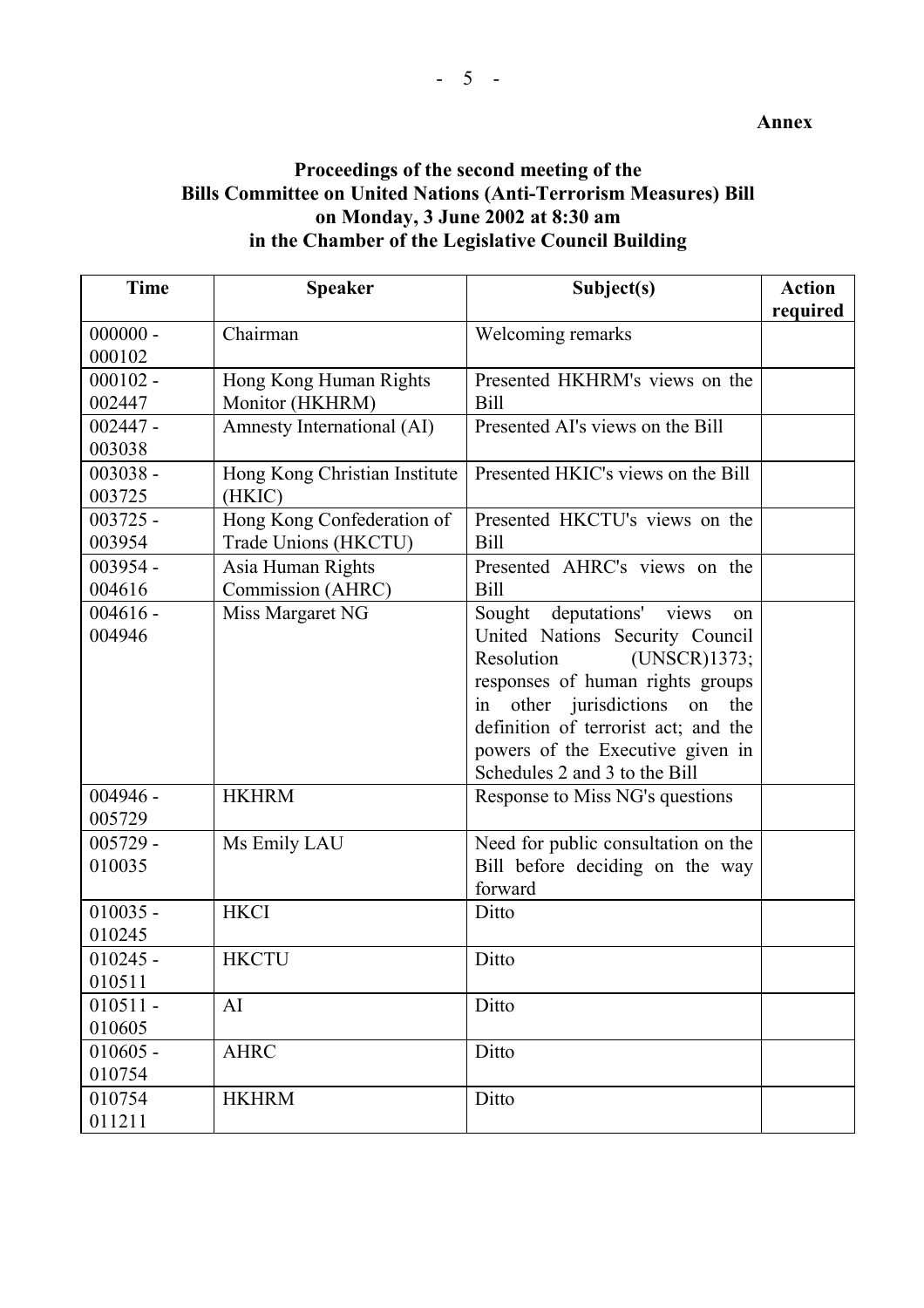| $011211 -$ | Ms Emily LAU     | Reason(s) why the Bill had to be    |  |
|------------|------------------|-------------------------------------|--|
| 011316     |                  | within<br>enacted<br>the<br>current |  |
|            |                  | legislative session                 |  |
| $011316 -$ | Administration   | Ditto                               |  |
| 011827     |                  |                                     |  |
| $011827 -$ | Ms Emily LAU     | Ditto                               |  |
| 011840     |                  |                                     |  |
| $011840 -$ | Administration   | Ditto                               |  |
| 012304     |                  |                                     |  |
| $012304 -$ | Mr Howard YOUNG  | Instructions given by the Central   |  |
| 012431     |                  | People's Government (CPG) to the    |  |
|            |                  | Hong Kong Special Administrative    |  |
|            |                  | Region to implement UNSCR 1373      |  |
| $012431 -$ | <b>HKHRM</b>     | Ditto                               |  |
| 012920     |                  |                                     |  |
| $012920 -$ | Mr Howard YOUNG  | Ditto                               |  |
| 013030     |                  |                                     |  |
| $013030 -$ | <b>HKHRM</b>     | Ditto                               |  |
| 013153     |                  |                                     |  |
| $013153 -$ | Mr Albert HO     | Need for public consultation on the |  |
| 013528     |                  | <b>Bill</b>                         |  |
| $013528 -$ | Administration   | Ditto                               |  |
| 013725     |                  |                                     |  |
| $013725 -$ | <b>HKCI</b>      | Ditto                               |  |
| 013844     |                  |                                     |  |
| 013844 -   | <b>HKHRM</b>     | Ditto                               |  |
| 014043     |                  |                                     |  |
| $014043 -$ | Miss Margaret NG | Should invite the Hong Kong Bar     |  |
| 014446     |                  | Association and academics to give   |  |
|            |                  | views on the Bill                   |  |
| $014446 -$ | Dr YEUNG Sum     | Need for public consultation on the |  |
| 014723     |                  | <b>Bill</b>                         |  |
| $014723 -$ | Administration   | Ditto                               |  |
| 014921     |                  |                                     |  |
| $014921 -$ | Miss Margaret NG | Whether the content of the Bill was |  |
| 015004     |                  | dictated by CPG                     |  |
| $015004 -$ | Administration   | Ditto                               |  |
| 015020     |                  |                                     |  |
| $015020 -$ | Dr YEUNG Sum     | Need for public consultation on the |  |
| 015144     |                  | <b>Bill</b>                         |  |
| $015144 -$ | Administration   | Ditto                               |  |
| 015356     |                  |                                     |  |